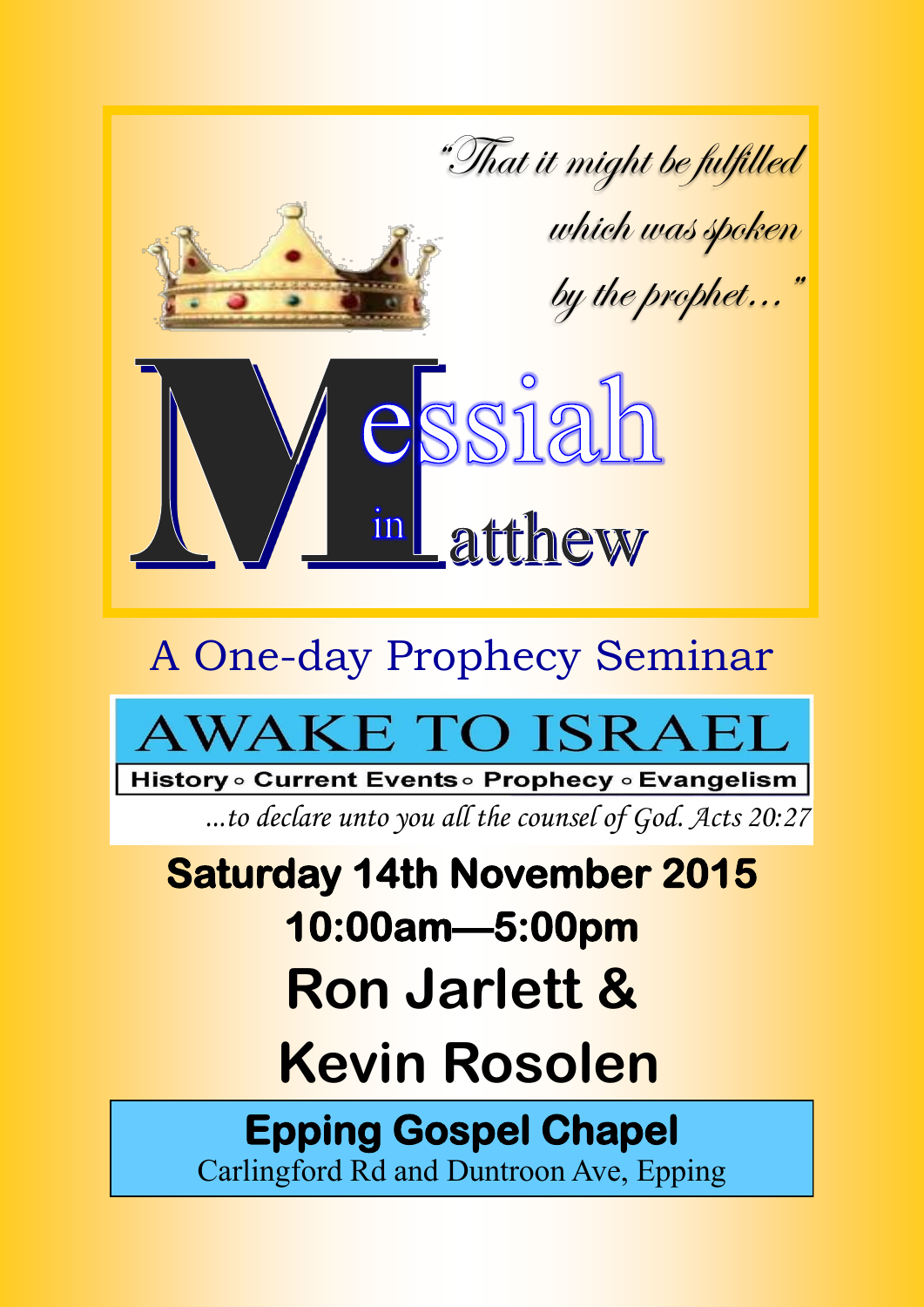



# **Messiah in Matthew**

*"That it might be fulfilled which was spoken by the prophet"*

# **Contents**

| Session 3 The Rejection of the Promised Messiah and the Hardening of Israel 10 |  |
|--------------------------------------------------------------------------------|--|
| Session 4 The Triumphal Entry to the Return of the Promised Messiah  17        |  |
|                                                                                |  |

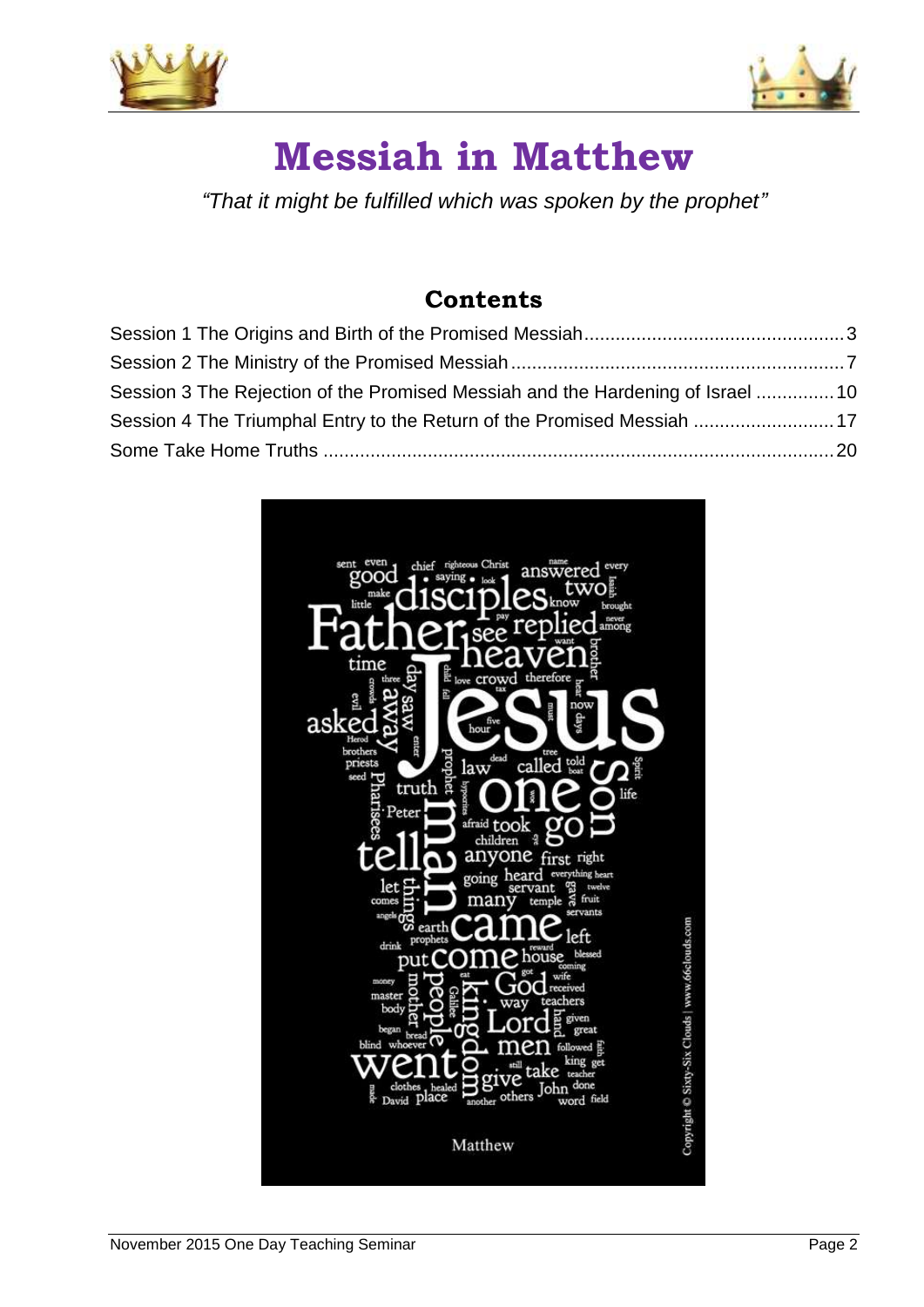



# <span id="page-2-0"></span>**Session 1 The Origins and Birth of the Promised Messiah**

## **1. Introduction**

*'that they might understand the scriptures' Lk 24:45.*

#### **I. THREE INTRODUCTORY QUESTIONS**

#### **A. What is the meaning of 'Messiah'? John 1:45; 4:25**

'An anointed one' – Induction into a theocratic office in Israel – Prophet, Priest and King.

#### **B. What is the significance of 'Promised'?**

The Promise doctrine throughout scripture. "to whom belong the promises and the Messiah" Rom 9:4, 5.

#### **C. What is the meaning of 'fulfilled'?**

1. Old Testament quotations in New Testament.

There is a wide usage of Old Testament quotations in the New Testament. Matthew's use of the Messianic prophecies demonstrate a real connection of Jesus' life and work with many of these scriptures bringing fulfilment.

2. Gk. '*Pleroō'* – to fill, to fulfil, to complete.

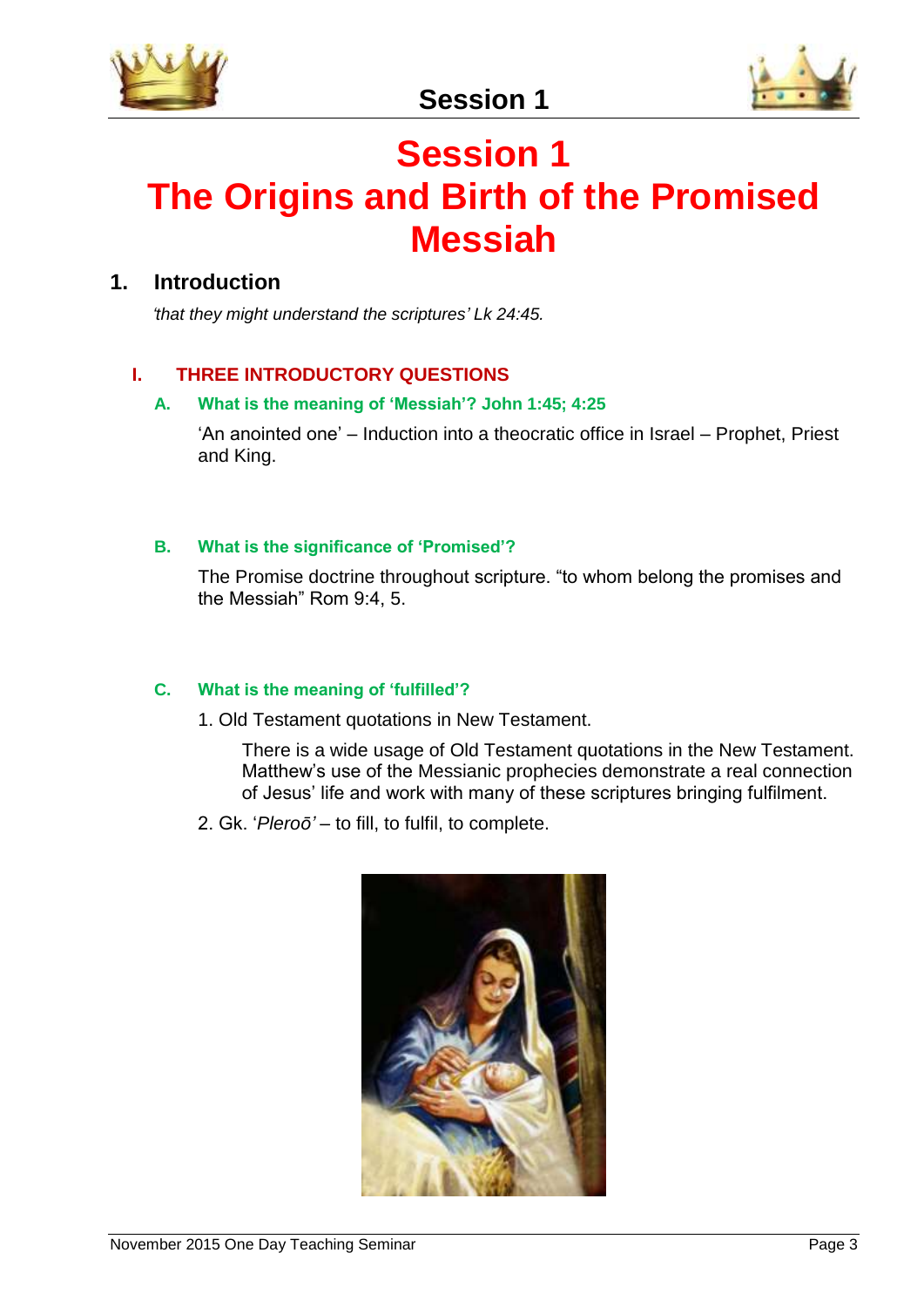



#### **II. FIVE FOUNDATIONAL MESSIANIC PROMISES**

- 1. The **S**eed of the Woman Gen 3:15.
- 2. The **S**tar and Sceptre of Judah Num 24:17.
- 3. The **S**on who is God Isa 7:14; 9:6, 7.
- 4. The **S**uffering **S**ervant Isa 42:1-7; Matt 12:14-23.
- 5. The **S**eventy **S**evens Dan 9:24-27.

#### **III. THE 'FULFILLMENT' MINISTRY OF JESUS AND THE APOSTLES**

- 1. Jesus Lk 24:44, 45.
- 2. Paul Acts 17:2, 3.
- 3. 'Fulfilled' in Matthew (KJV)

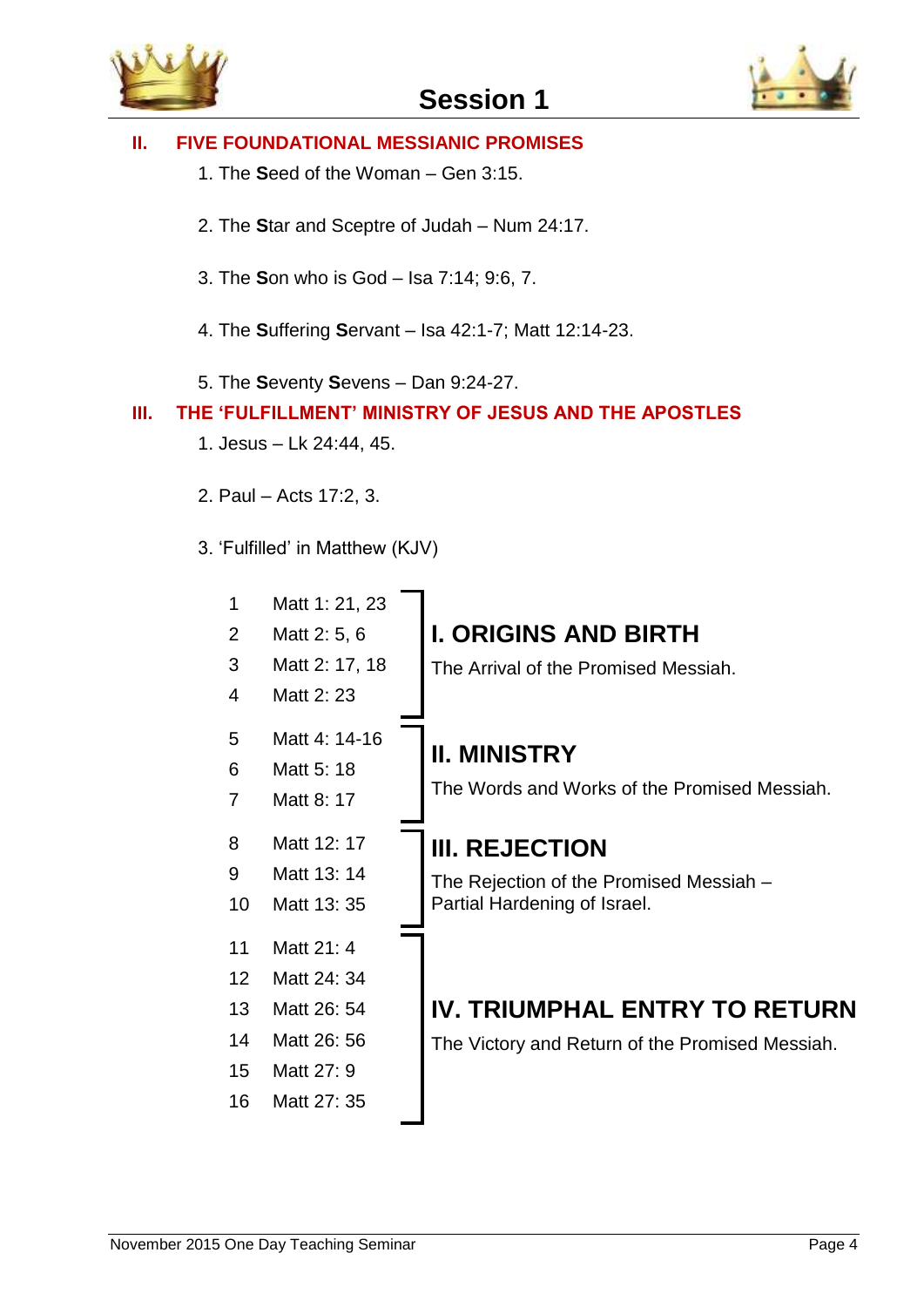



The Gospel of Matthew is the Gospel of 'fulfilment'.

There are 53 Old Testament quotations in this Gospel, an average of two quotations per chapter. The Promised Messiah has arrived and here He is, presented in this Gospel from His ORIGINS, MINISTRY, REJECTION, and TRIUMPHAL ENTRY into Jerusalem, to His Second Coming.

Note: Matt 2:5 "… for thus it is written by the prophet." (NKJV)

#### **IV. MATTHEW'S CANONICAL SIGNIFICANCE**

The Gospel of Matthew is the "link book" between the Old and New Testaments – e.g. Matt 1:1.

#### **2. The Virgin Birth of the Promised Messiah – Matt 1 and 2**

#### **I. THE NATURE OF HIS BIRTH**

*"Behold, a virgin shall be with child" – Isa 7:14; Matt 1:22, 23*

- 1. Virgin or young woman? What is the sign?
- 2. The meaning of the word virgin (Heb: 'almah').
- 3. The Testimony of the LXX (c. 200B.C.)
- 4. A Sign 750 years before the event of Christ's birth? Single reference or double reference?
- 5. Prophecy addressed to the Davidic Dynasty
- 6. The Son who is Deity 'Immanuel' God with us – Isa 7:14; Matt 1:22, 23; Isa 9:6, 7.
	- A. Everlasting Father [lit. progenitor (father) of eternity 'abe Ad'].
	- B. Mighty God (lit. 'El Gibbor' God Warrior) c.f. Isa 10:21.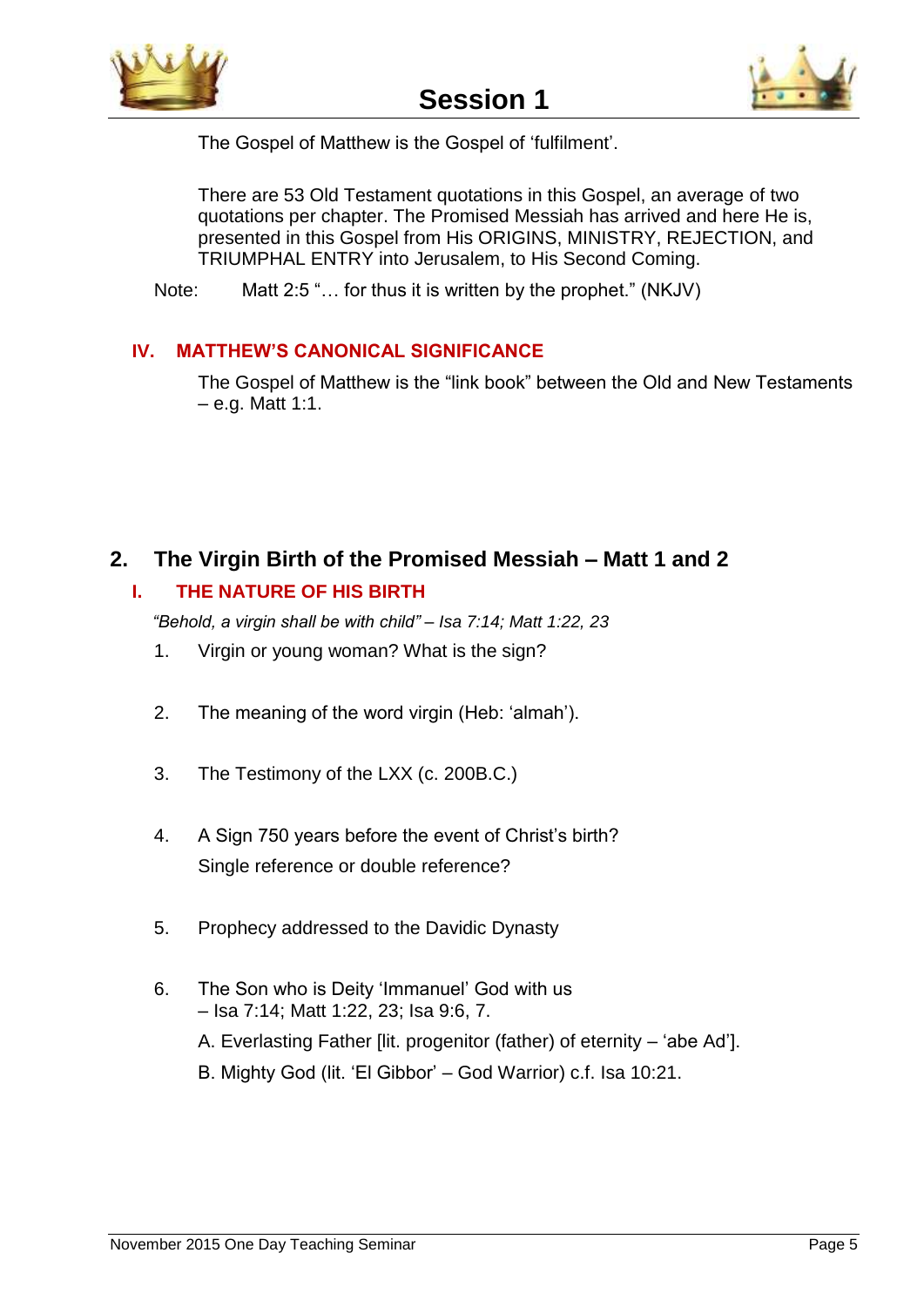



#### **3. THE MESSIAH'S ORIGINS**

*"From Bethlehem … from old … from everlasting" (Micah 5:2).*

#### **A. Human Origins**

A ruler out of Judah – the Kingly tribe and city (Matt 2:6; Micah 5:2).

#### **B. Divine Origins (Matt 2:6; Micah 5:2)**

1. His Pre-existence – "whose goings forth are of old" (Matt 5:2).

2. His Eternal existence – "whose goings forth are from eternity" (Matt 5:2).

#### **C. Place of Birth (Matt 2:6; Micah 5:2)**

1. Bethlehem – the City of David (Lk 2:6)

#### **D. Prophetic Precision**

Bethlehem in the land of Judah not Bethlehem in the land of Zebulon – Galilee (Josh 19:15).

EMMANUEL GOD WITH **H** S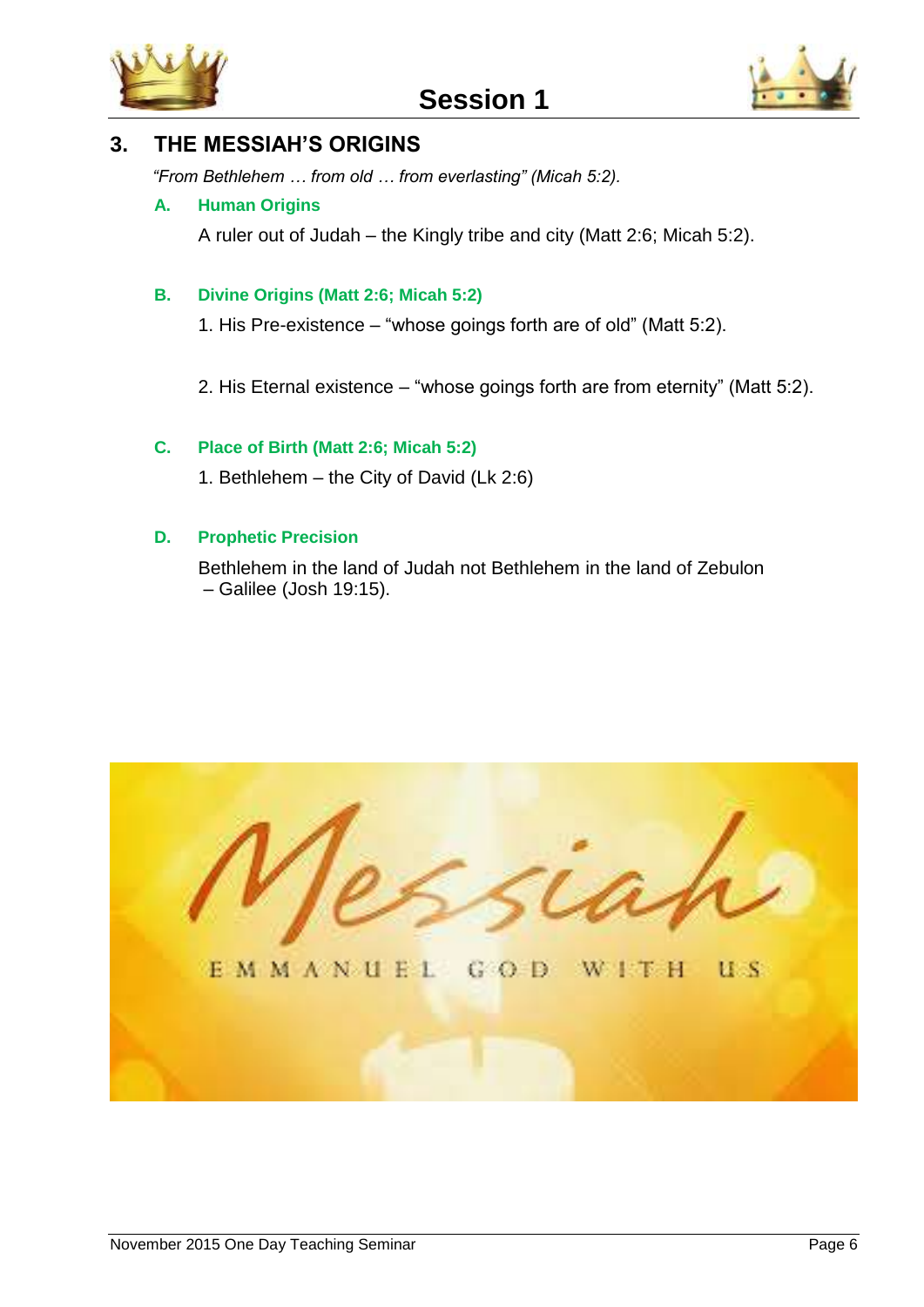

# <span id="page-6-0"></span>**Session 2 The Ministry of the Promised Messiah**

# **1. MESSIANIC WORKS AND DEEDS (Matt 4:14-16)**

## **I. THE CAPERNAUM MINISTRY OF JESUS**

Zebulon / Naphtali / Galilee of the Gentiles "*light has dawned*" (Matt 4:15, 16; Isa 9:1, 2; Matt: 4:23-25)

## **2. MESSIANIC WORDS (Matt 5:18-20)**

The Sermon on the Mount

"*unless your righteousness exceeds the righteousness of the scribes and Pharisees you will by no means enter the Kingdom of Heaven*" Matt 5:20.

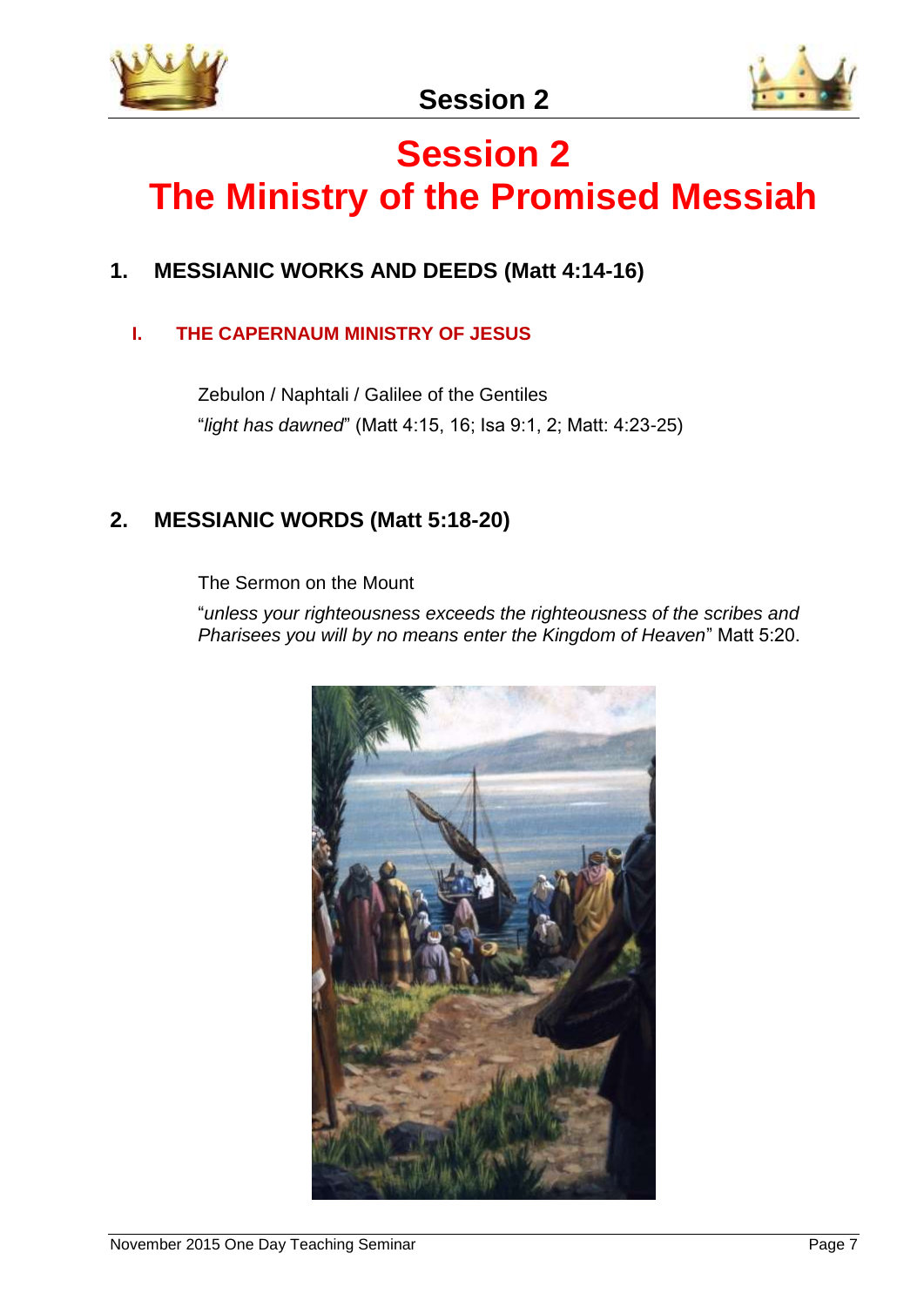



## **3. MESSIANIC WORKS DEMONSTATED (Matt 8:17)**

*"took our infirmities and bore our sicknesses" (Matt 8:17; Isa 53:4).*

**I. CAST OUT DEMONS – Matt 8:16, 17**

#### **II. HEALED ALL WHO WERE SICK – Matt 9:35**

# *Matthew Chapter 9 – Messianic Qualifications Evidenced*

# **The Power Chapter**

*Matt 9:6 (NKJV) "But that you may know that the Son of Man has power on earth to forgive sins"–then He said to the paralytic, "Arise, take up your bed, and go to your house."* 

*Matt 9:8 (NKJV) Now when the multitudes saw it, they marvelled and glorified God, who had given such power to men.* 

- 1. Power to forgive (vs 1-8)
- 2. Power to call / commission (vs 9)
- 3. Power over religious tradition (vs 14-17)
- 4. Power over death (vs 18-26)
- 5. Power over darkness (blindness) (vs 27-30)
- 6. Power over demons (vs 32-34)
- 7. Power summary (vs 35-38)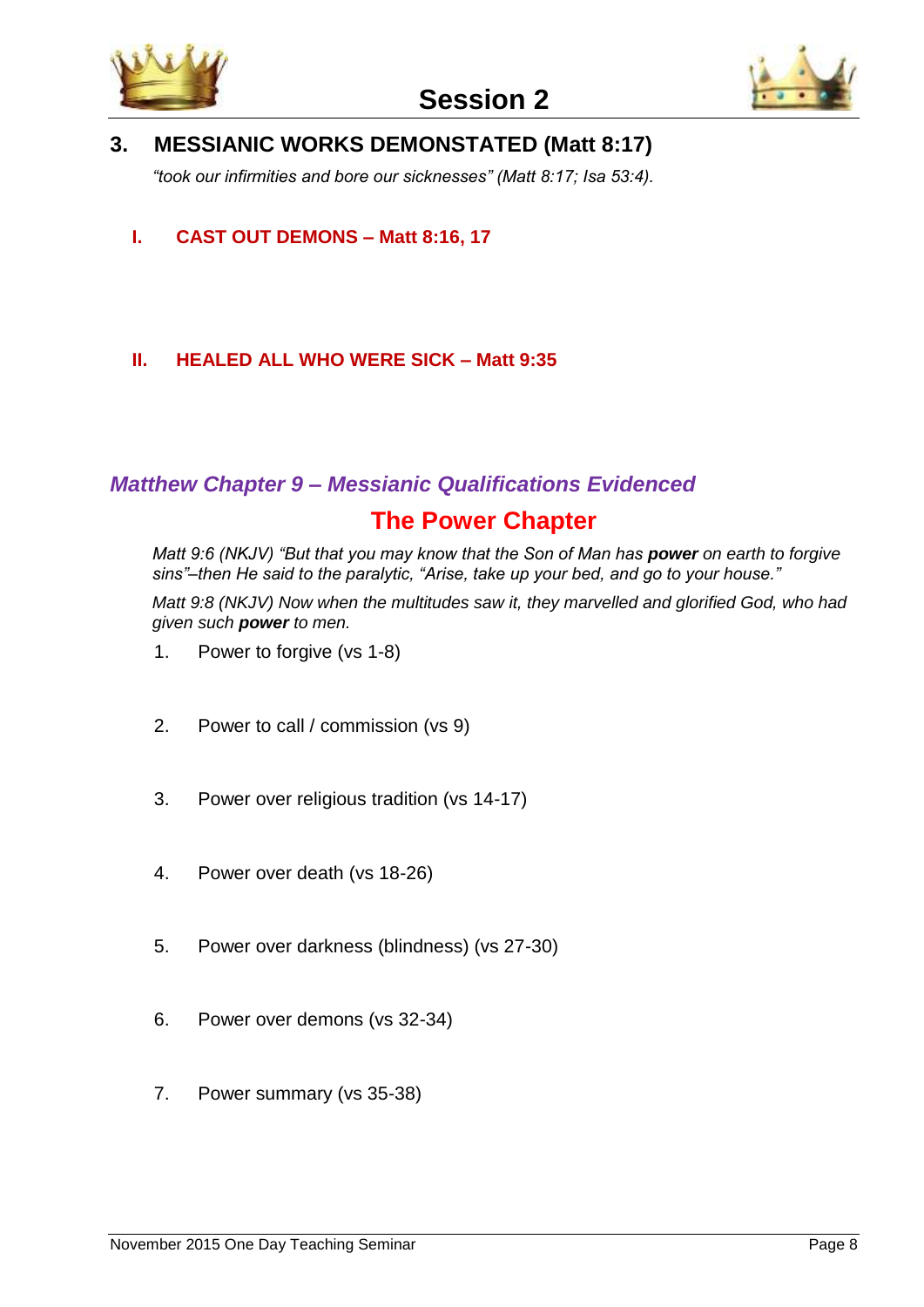



*The Messianic significance of these mighty works.*

- A. Matt 11:2-6 "Do we look for another".
- B. Tell John Matt 11:2-6; c.f. Isa 35:5, 6; Isa 61:1-3.

Jesus' Messianic Credentials confirmed.



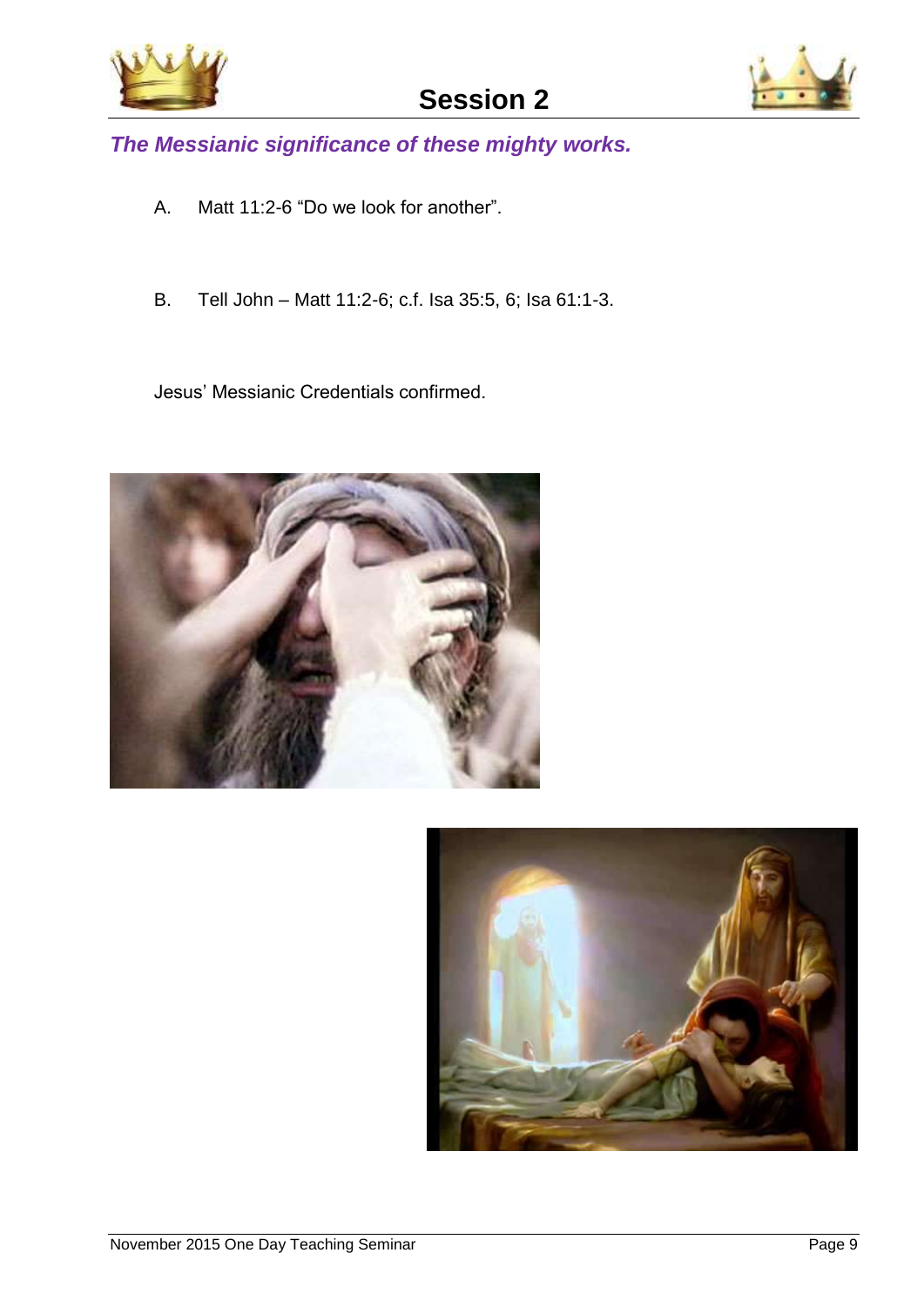



# <span id="page-9-0"></span>**Session 3 The Rejection of the Promised Messiah and the Hardening of Israel**

*Matthew 11 – 13*

## *Events leading up to this period recorded by Matthew*

Chapters 1-4: Jesus birth, baptism and temptation by Satan.

Chapters 5-7: The sermon on the mount.

Chapters 8-10: Choosing disciples, preaching in and around Capernaum and performing many miracles of physical and spiritual healing.

Up to this point there appears to have been only minimal direct opposition to Jesus and His message, even though He had spoken against the Scribes and Pharisees. Some of the people were amazed at, and generally welcomed His teaching. But there were also many who were simply apathetic to His message, without any motivation to repent and turn to Him.

Jesus is now about 1½ years into His 3½-year ministry. From this point the authorities begin to oppose Him and open confrontation occurs.

# *Jesus begins a Teaching Tour in Galilee (Matthew 11:1)*

Jesus sends out His twelve disciples to preach the Good News to Jews only.

He then sets out on a preaching tour of the surrounding area.

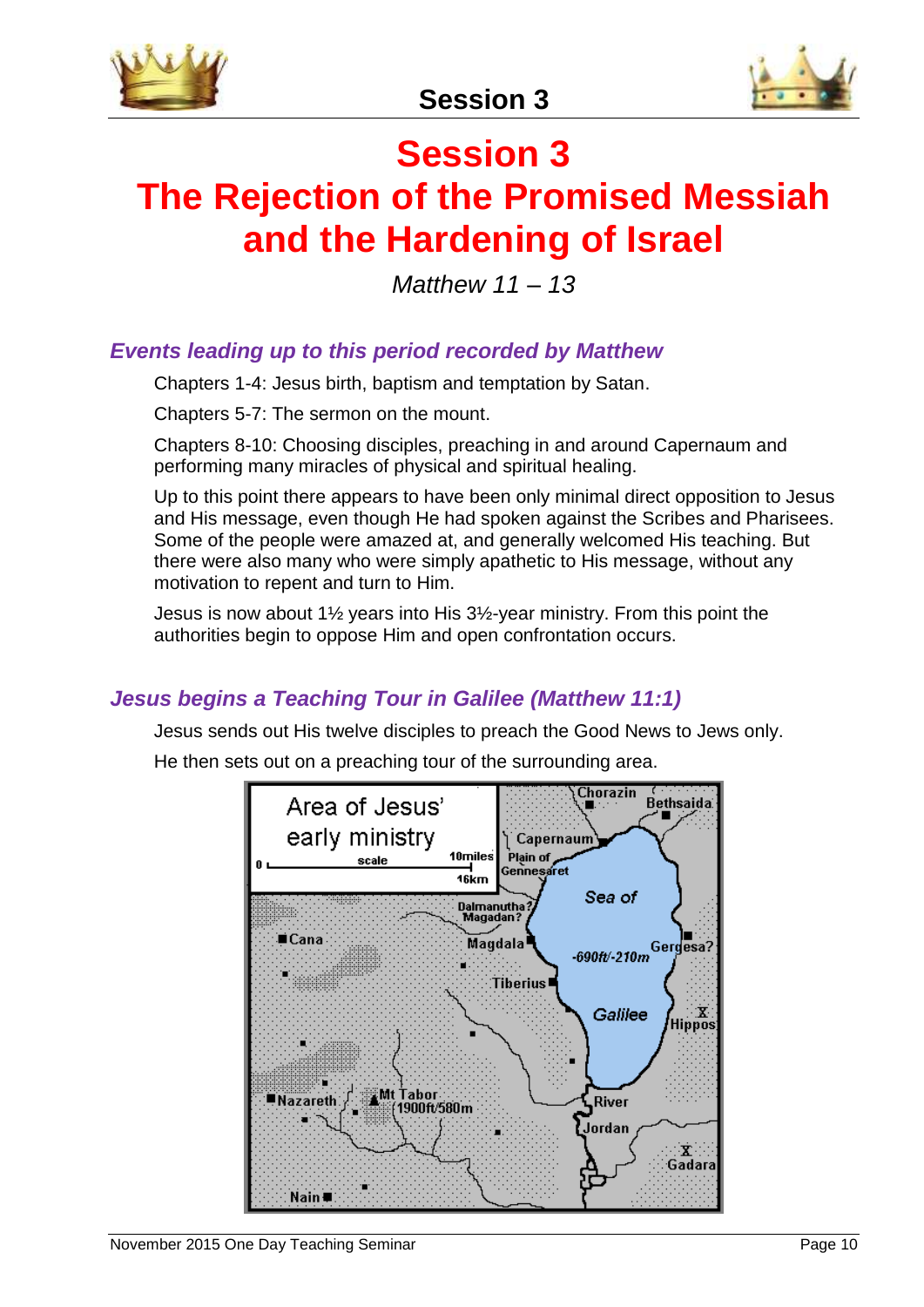



#### *John sends 2 disciples to question Jesus (Matthew 11:2-6)*

John is now in prison unable to directly observe Jesus' actions and teaching, and so he sends 2 of his disciples to confirm that Jesus is truly the promised Messiah.

Jesus points out that the things He is doing are those that were prophesied of the Messiah.

## *Jesus Commends John as the 'Elijah' of Malachi 3:1 (Matthew 11:10-15)*

Jesus' comments about John are not a rebuke. John is simply confirming that Jesus is doing the things that were prophesied about Him.

#### *Rejection of Jesus' by His Contemporaries (Matthew 11:16-19)*

Jesus was pointing out that neither John nor He fitted the expectations they had of the prophesied Messiah. They wanted someone to deliver them from the oppression of the Romans.

John came eating wild foods: The Jews said he was demon-possessed.

Jesus came eating normal foods: The Jews said He was a glutton and a drunkard.

#### *The Rejection of Chorazin, Bethsaida, and Capernaum (Matthew*

*11:20-24)*

Jesus had lived the early part of His life in Nazareth, but had moved to Capernaum, a town on the northern shore of the Sea of Galilee (Matthew 4:13).

Jesus had obviously been preaching and performing healing miracles in these towns. The people had gladly accepted His healing miracles, but had not listened to His message and repented.

All 3 towns have since been destroyed.

## *Jesus' Reaction to Rejection (Matthew 11:25-30)*

He thanked God that even though some would not accept His teaching there would be others, perhaps the simple and unsophisticated, who would do so.

In the face of unbelief He found consolation in the overruling plan and purpose of God.

Even though He knew only some would listen, He extended an open invitation to all to come to Him and find peace and rest.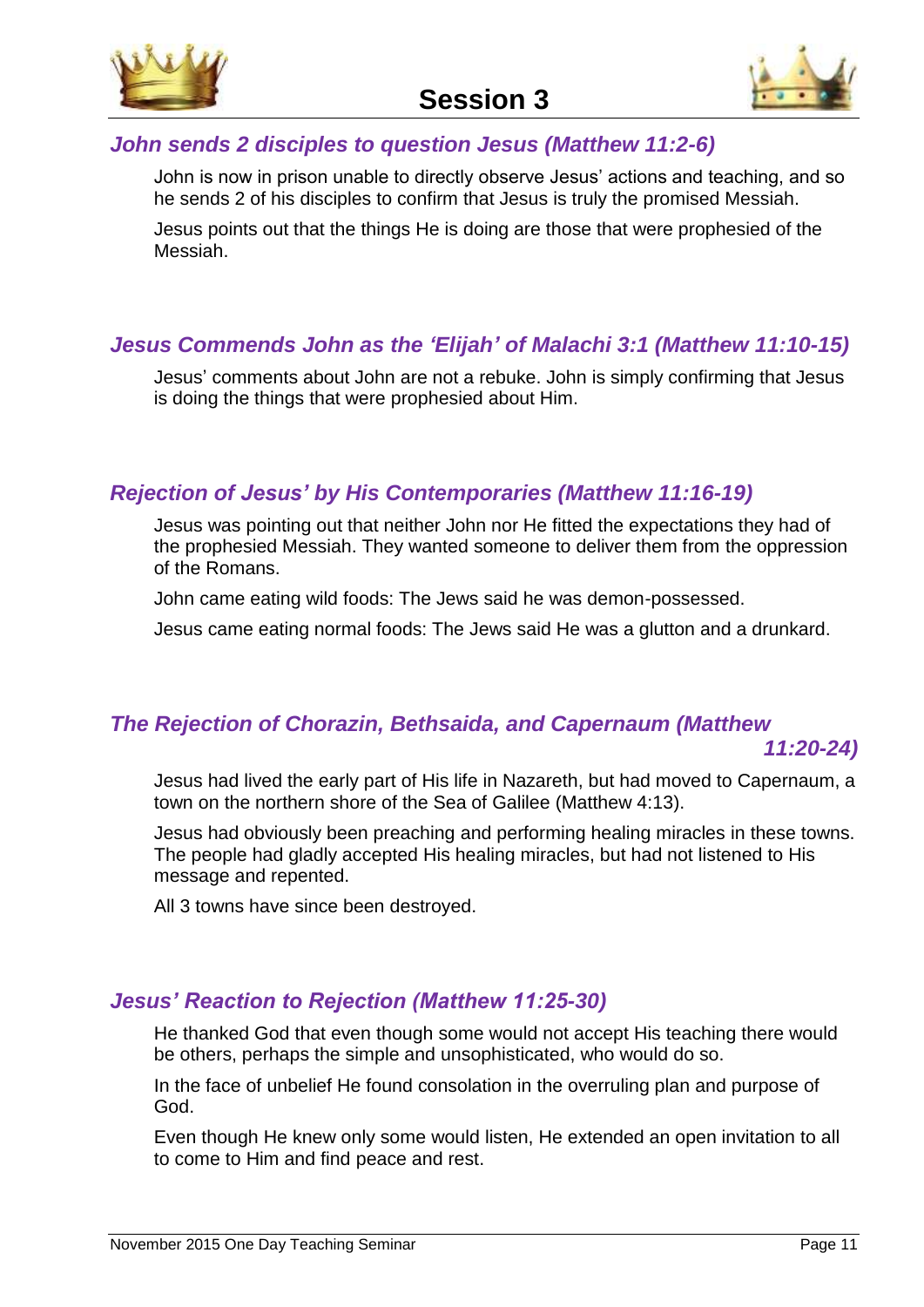



## *Controversy over Sabbath Work (Matthew 12:1-8)*

Jesus' disciples picked and ate some grain on the Sabbath. The law permitted them to help themselves to grain from their neighbor's field as long as they did not use a sickle (Deut. 23:25).

But the legalistic Pharisees objected, probably because the disciples picked the grain (harvesting), rubbed it in their hands to remove the husk (threshing) and blew the husks away (winnowing).

Jesus set them straight by pointing out that He was Lord of the Sabbath, i.e. He established the Sabbath Law and it was He who was most qualified to interpret that law.

## *Controversy over Sabbath Healing (Matthew 12:9-13)*

The Pharisees were clearly hanging around looking for any opportunity to accuse Jesus of anything that contravened their twisted interpretation of the Law. Jesus was doing the 'work' of healing on the Sabbath – a great sin in their eyes. Jesus highlighted the absurdity of their interpretation by asking if there were any of them who would not rescue a trapped animal on the Sabbath. He then healed the man with the withered hand.

## *Pharisees Plan to Destroy Christ (Matthew 12:14-15)*

After Jesus performed this healing miracle, the Pharisees plotted how they could destroy Him. Any one of them would have been glad to be healed of a similar deformity, even on the Sabbath, but still they wanted to kill Him. Such is the hatred of Satan. Jesus withdrew, not out of fear, but rather because He was to freely give His life at the appointed time, which hadn't yet come.

## *Messiah Fulfils Isaiah's Prophecy (Matthew 12:16-21)*

Jesus fulfils Isaiah's prophecy in detail:

- God was pleased with Him and put His Spirit within Him;
- He did not yell and fight, even though they wanted to kill Him;
- He was very gentle, especially with those who were hurting;
- Even Gentiles were willing to hear and obey Him.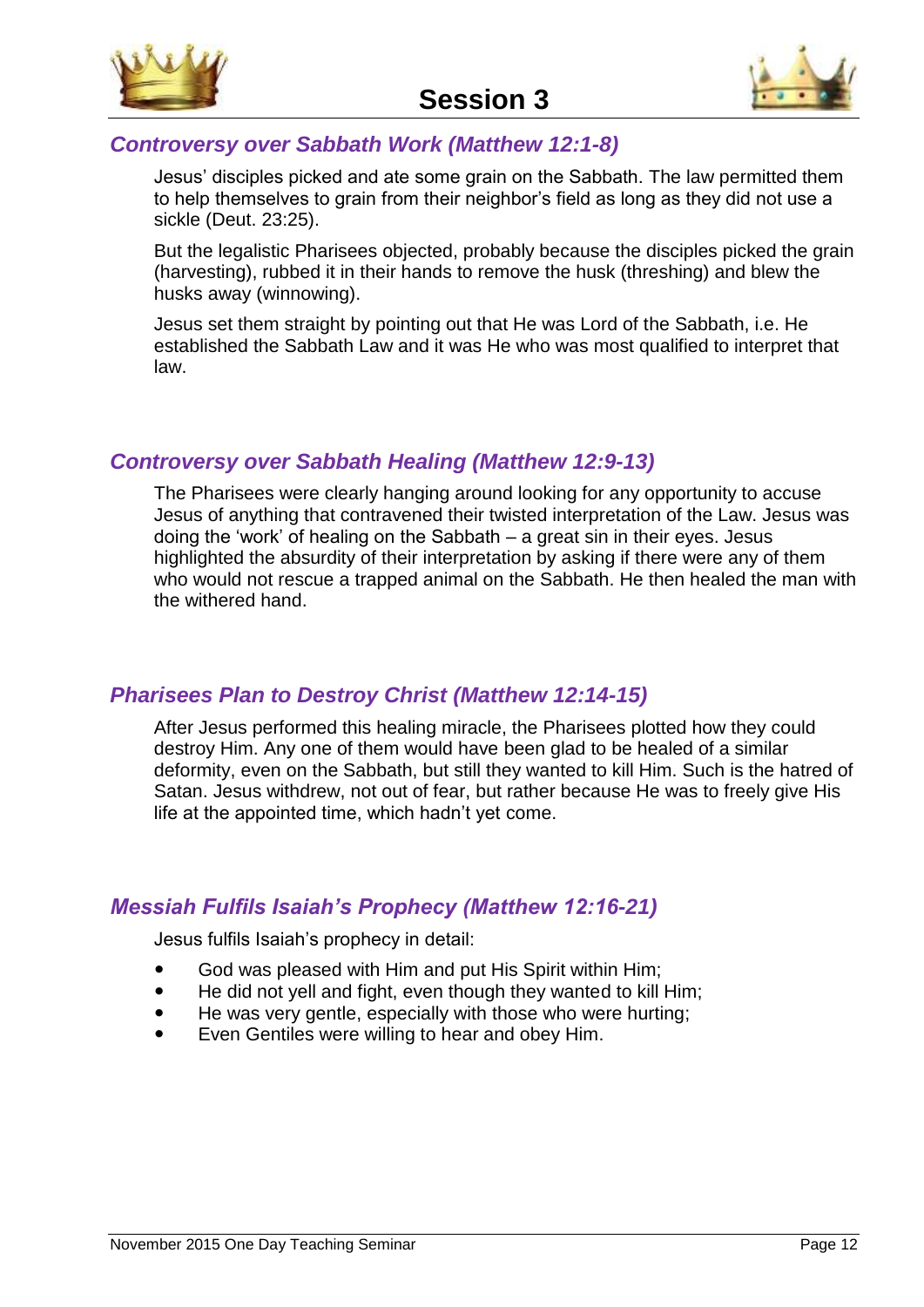



## *Pharisees Blaspheme the Holy Spirit (Matthew 12:22-30)*

When the people saw the miracles Jesus was doing some were suggesting that He might be the promised Messiah. This infuriated the authorities so much that they even accused Him of performing miracles by the power of an evil spirit. Jesus refuted their accusation by pointing out the absurdity of their claim which would mean that Satan was working against Satan. By making this accusation they were committing a gross sin that would not be forgiven.

## *Pharisees Commit the Unpardonable Sin (Matthew 12:31-37)*

There is forgiveness for other forms of sin and blasphemy. A man may even speak against the Son of Man and be forgiven. But to blaspheme the Holy Spirit is a sin for which there is no forgiveness in this age or in the millennial age to come.

#### *Pharisees Demand a Sign (Matthew 12:38-45)*

All those present, including the Pharisees (and the scribes who have joined them in opposition), had seen Jesus perform many signs that were prophesied of the Messiah in the very Scriptures they claimed to believe and teach. But they still ask for a sign! The sign of Jonah's 'death' and 'resurrection' was a type of Christ's death and resurrection, which they would see in the future.

## *Jesus Earthly Family (Matthew 12:46-50)*

Mark 3:21 tells us that His family "went out to lay hold of Him, for they said, 'He is out of His mind'." Jesus is not here rejecting His family; rather He is pointing out that the time has come when spiritual relationships will supersede physical relationships. This also illustrates the fact that Mary bore other children who were the half-brothers and half-sisters of Jesus, who at this point seem to not accept Him as the Messiah.

The events of chapters 11 and 12 illustrate the extent of the doubt that Jesus was indeed the promised Messiah, and they show the level of rejection that He was experiencing. The following chapter records 8 parables that illustrate various aspects of the Kingdom of Heaven. These are the 'things new' that the householder brought out of His treasure in verses 51-53.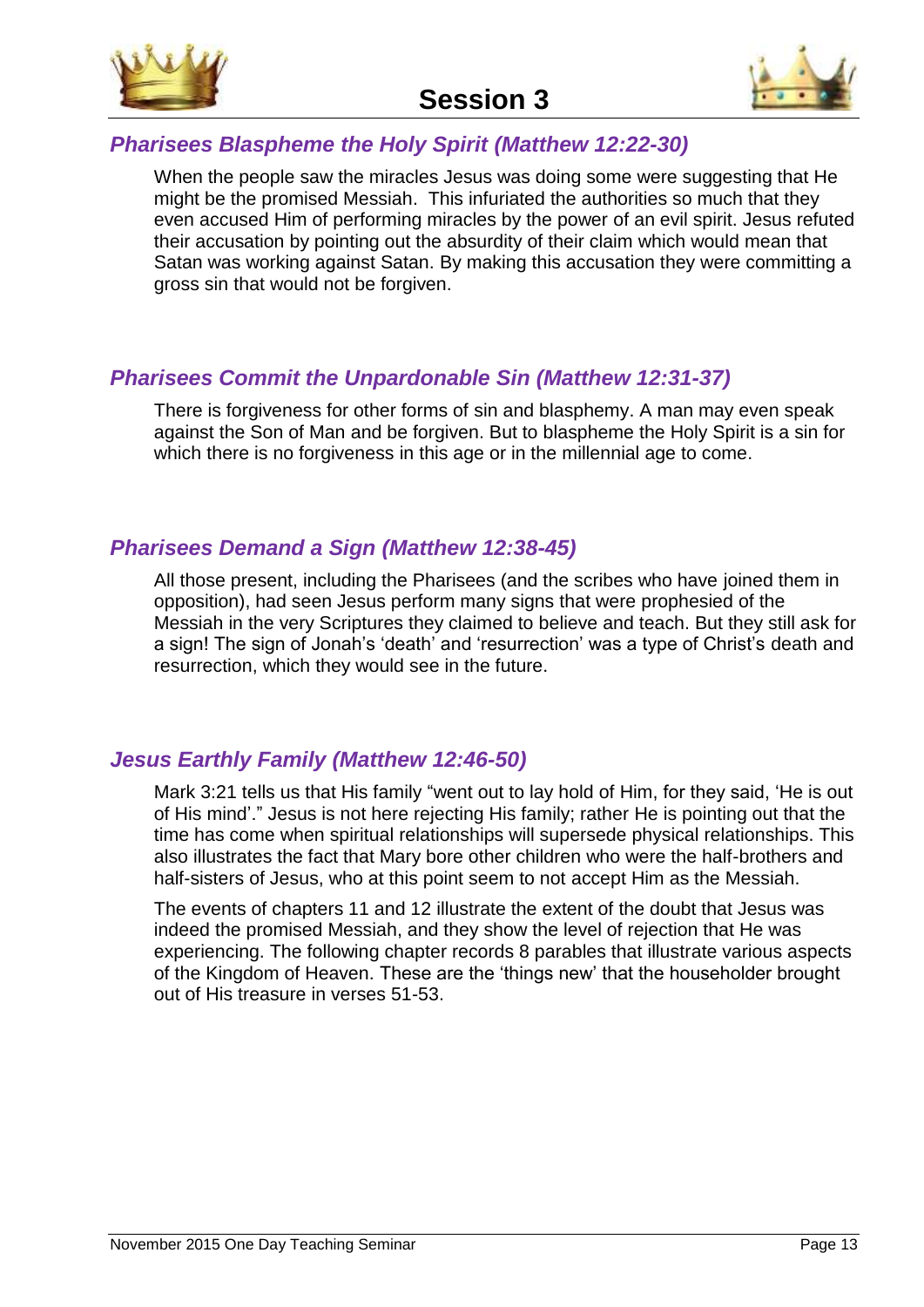



#### *Jesus Taught in Parables (Matthew 13:11-17)*

Jesus explains why He is teaching in parables by quoting from the prophecies of Isaiah 6:9,10 and Ezekiel 12:2. Those who were willing to accept and believe His teaching would understand their true meaning and significance. But for many the truth was that "Their ears are hard of hearing, and their eyes they have closed". Especially was this true of the religious authorities.

## *Parable of the Soils (Matthew 13:1-10 and 18-23)*

Different responses to the message of the Gospel.

## *Parable of the Wheat and Tares (Matthew 13:24-30; 36-43)*

The saved and the unsaved will grow together until He separates them at the end of the age.

## *Parable of the Mustard Seed (Matthew 13:31, 32)*

The Kingdom would start small but grow to a very large number of people. But it would also have unsaved people dwelling with the saved.

## *Parable of the Leaven (Matthew 13:33)*

The Lord warns against the power of evil that would be at work in the coming church age, particularly through the teaching of false doctrine.

In verses 34 and 35 Matthew draws attention to the prophecy of Psalm 78:2 that spoke of the Messiah who would "open His mouth in parables" to teach things that were not openly revealed in the Old Testament.

The first 4 parables teach that there will be both good and evil, righteous and unrighteous in the church age that will soon begin.

The 2 following parables illustrate that even among the righteous there will be 2 groups of people – Jews and Gentiles.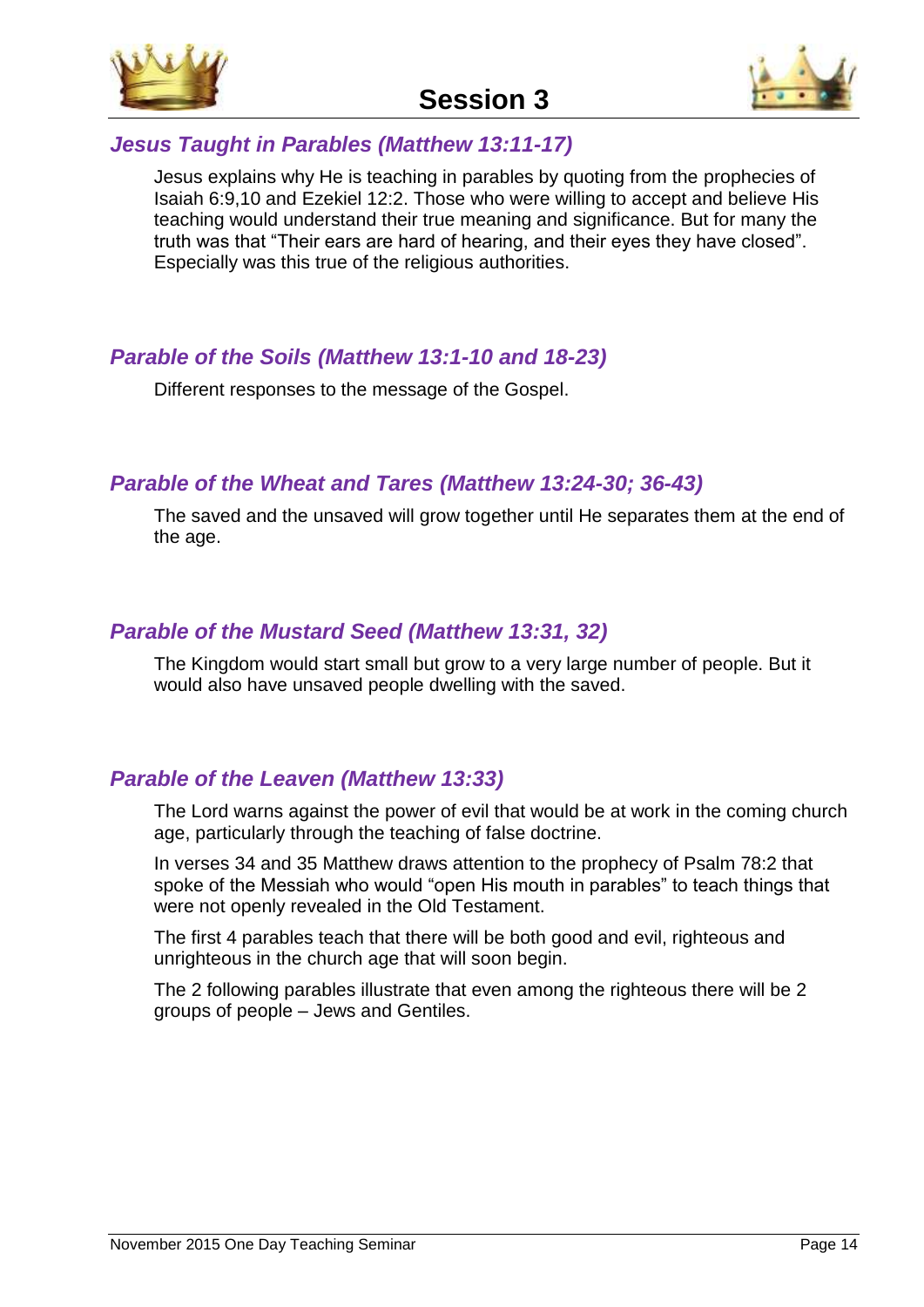



#### *Parable of the Hidden Treasure (Matthew 13:44)*

The treasure is the nation of Israel 'hidden' amongst the nations of the world.

#### *Parable of the Pearl of Great Price (Matthew 13:45, 46)*

The pearl of great price is the true church, the 'Bride of Christ'.

#### *Parable of the Dragnet (Matthew 13:47-50)*

This parable applies specifically to the judgment that will occur immediately following Jesus second coming. In Matthew 25 Jesus described it as the judgment of the sheep and goats.

#### *Parable of the Householder (Matthew 13:51-53)*

"Things new and old" – the old things were those that had been shown them through the pages of the Old Testament; the new things were those that Jesus was now teaching about the church age and the Kingdom of Heaven.

#### *Rejection at Nazareth (Matthew 13:54-58)*

Jesus now travelled to the town where He had lived before He began His ministry. These were the ones who knew Him well; but even they finally rejected Him such that "He did not do many mighty works there because of their unbelief."

The above notes correspond mainly to the record of Matthew chapters 11-13, but the 2 other synoptic gospels often include other details of the same events. The following table shows those references.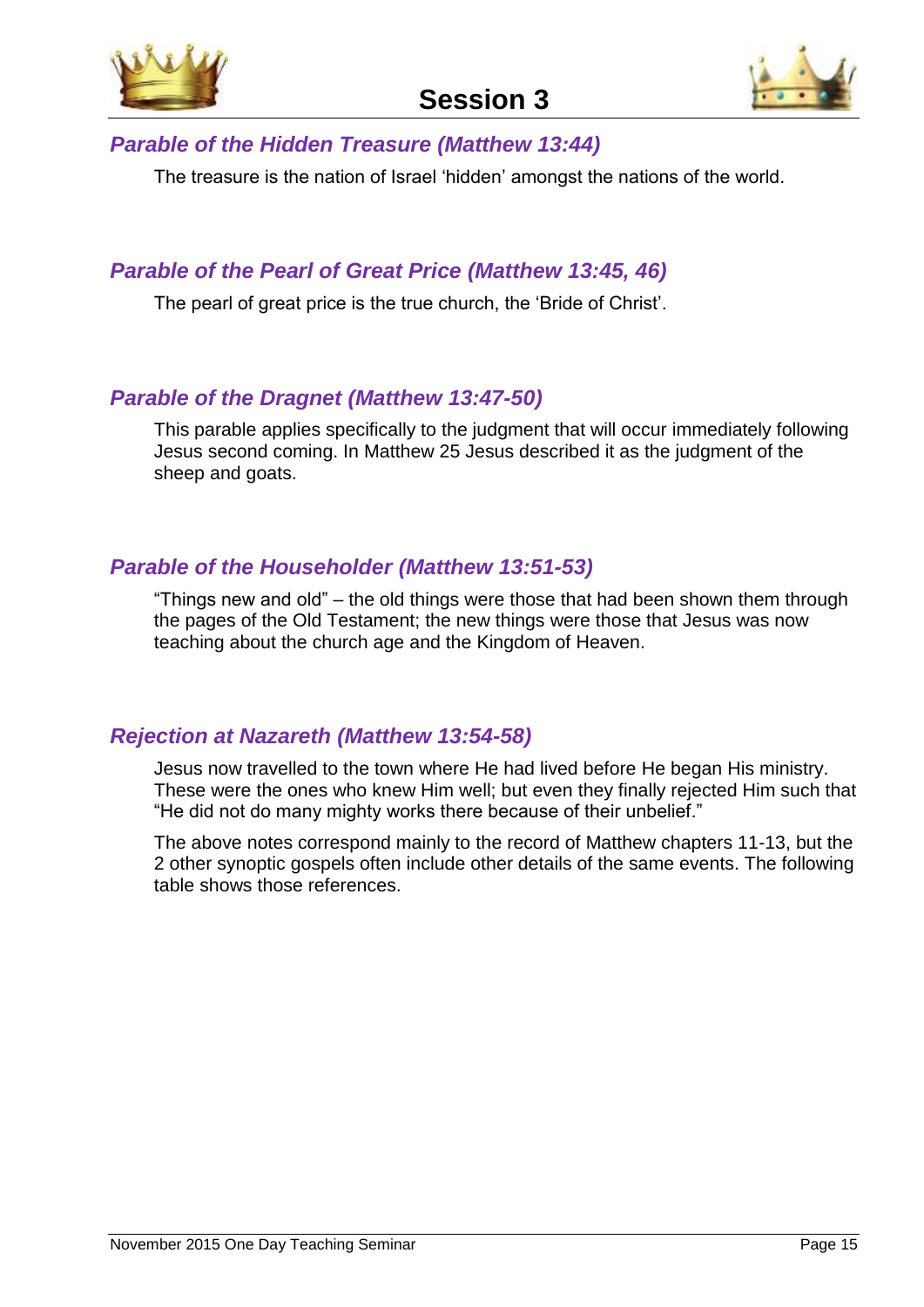

**Session 3**



| <b>Event</b>                             | <b>Matthew</b> | <b>Mark</b> | <b>Luke</b> |
|------------------------------------------|----------------|-------------|-------------|
| John sends 2 disciples to question Jesus | $11:2-6$       |             | $7:18-23$   |
| Jesus commends John the Baptist          | $11:7-19$      |             | $7:24-35$   |
| Jesus rebukes 3 cities                   | 11:20-30       |             |             |
| Disciples pick grain on the Sabbath      | $12:1 - 8$     | $2:23-28$   | $6:1 - 5$   |
| Man's hand healed on the Sabbath         | $12:9-14$      | $3:1-6$     | $6:6-11$    |
| Jesus withdraws to the sea               | $12:14-21$     | 3:7         |             |
| Jesus heals a demon-possessed man        | 12:22-23       | $3:20-22$   |             |
| Pharisees rebuked                        | 12:24-37       | $3:22 - 30$ |             |
| The sign of Jonah                        | 12:38-45       |             |             |
| Family seeks Jesus                       | 12:46-50       | $3:31-35$   | $8:19-21$   |
| Parables by the Sea                      | $13:1-35$      | $4:1 - 34$  | $8:4-18$    |
| Parables explained and told in private   | 13:36-53       |             |             |
| Rejection in Nazareth                    | 13:54-58       | $6:1-6$     | $4:14-15*$  |

\* There is some disagreement as to whether the record in Luke was the same or a different occasion when Jesus was rejected in Nazareth.

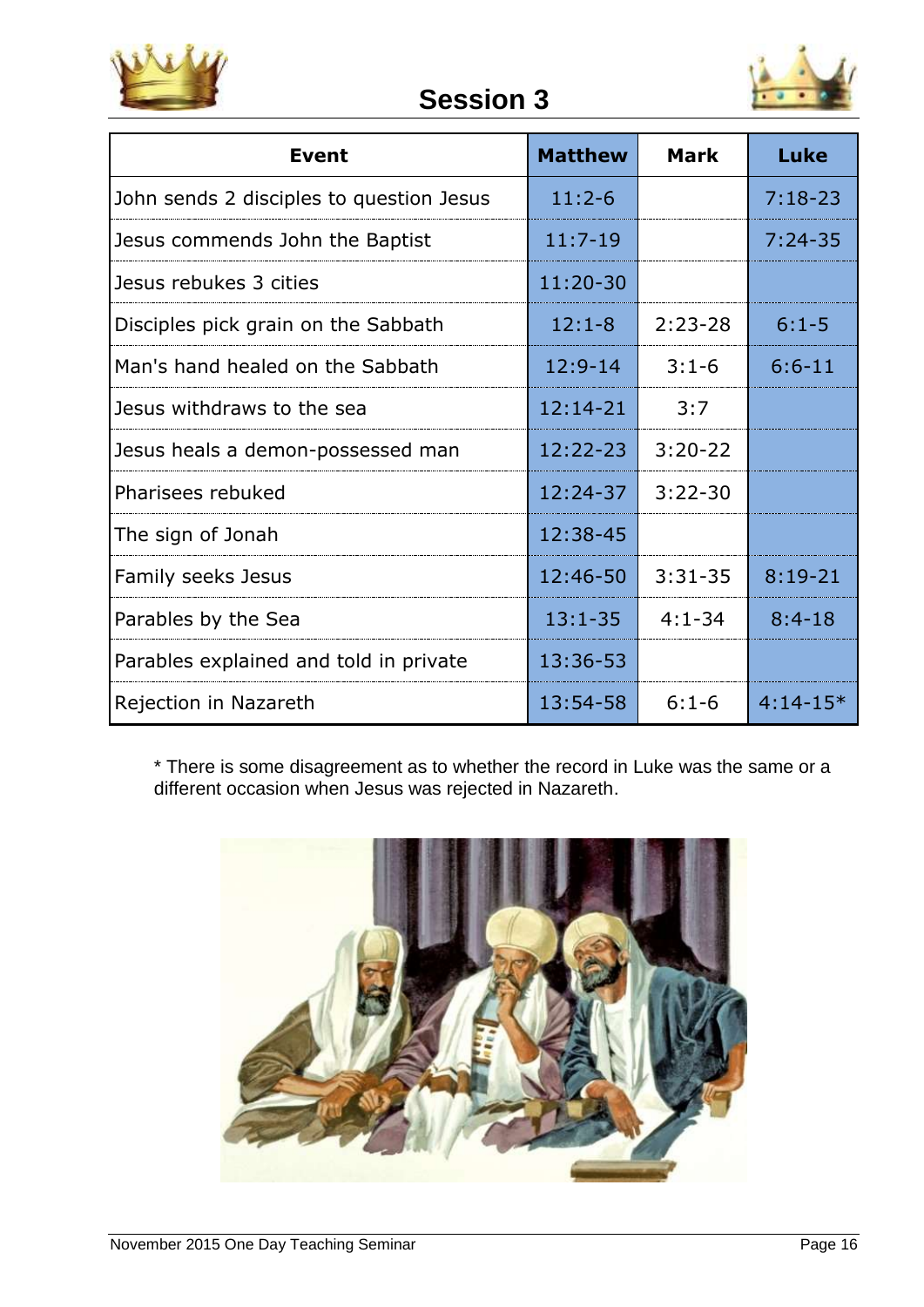



# **Session 4**

# <span id="page-16-0"></span>**The Triumphal Entry to the Return of the Promised Messiah**

# *"THE KING IS COMING"*

*"Your king is coming on a donkey" Matt 21:5 "The Son of Man coming on the clouds of Heaven" Matt 24:30*

#### **1. MESSIAH'S FIRST COMING – COMING IN HUMILITY - The Thorny Crown**

#### **I. BEHOLD YOUR KING**

#### **A. The Official Presentation of the Messiah to Israel – Matt 21:4; Zech 9:9**

- 1. Compare 'tell no one' compare Matt 16:20 and John 6:14, 15.
- 2. The 'time of your visitation' Lk 19:41-44.
- 3. The Messiah "the Prince" Dan 9:26. The  $69<sup>th</sup>$  week – Palm Sunday.

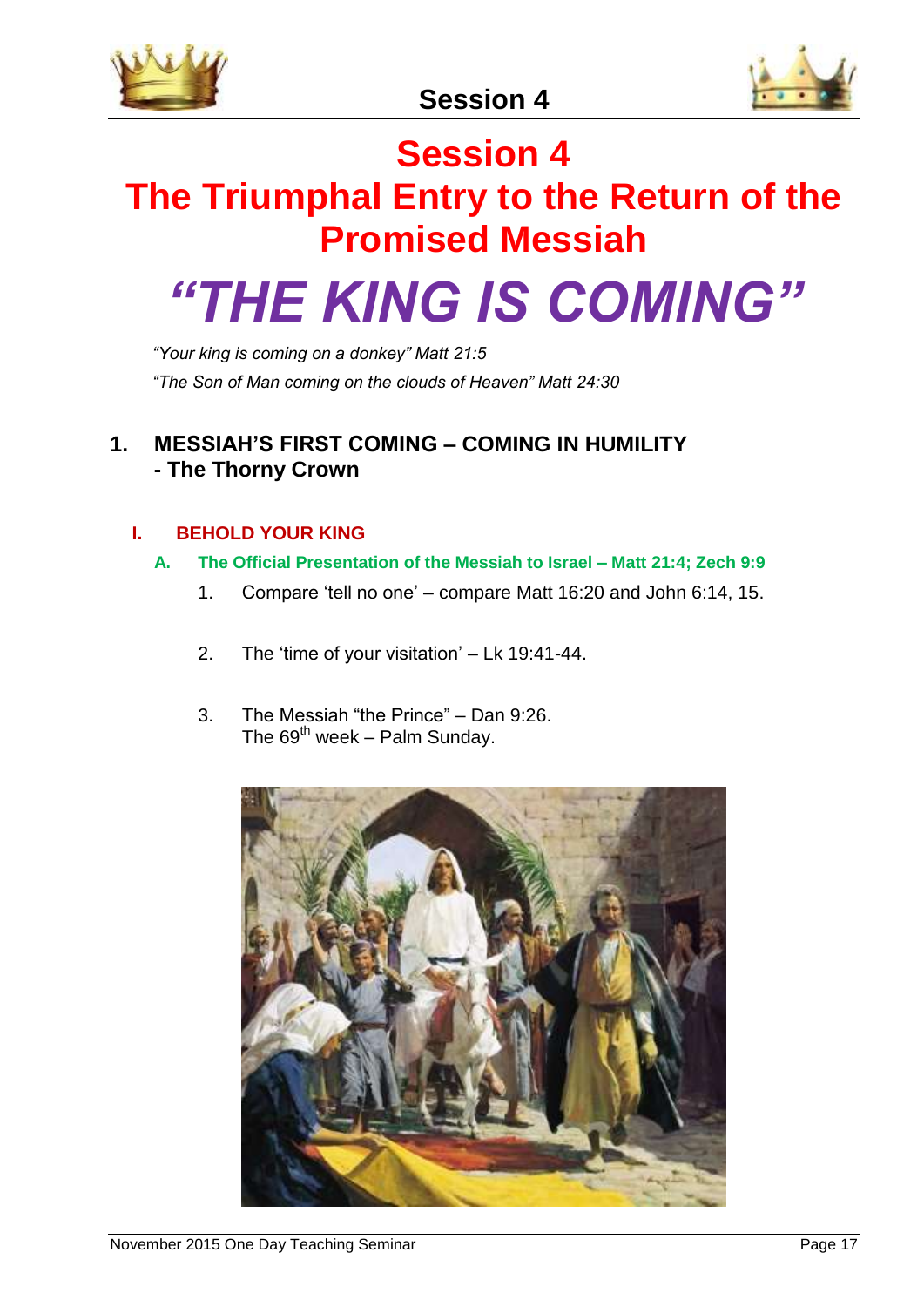



#### **II. MESSIAH BETRAYED AND ARRESTED – Matt 26:54-56**

**A. The Necessity of prophecy to be fulfilled** "*that it must happen thus*"? Matt 26:54, 56

**B. Thirty Pieces of Silver – the price of a slave** "*they took thirty pieces of silver*" – Matt 27:9, 10

#### **III. MESSIAH CRUCIFIED – Matt 27:33-37**

*"they divided my garments and cast lots"*

**A. The Spectacle of the Cross – Matt 27:35**

#### **2. MESSIAH'S SECOND COMING – COMING IN POWER AND GLORY - The Regal Crown**

*THE MESSIAH PROPHECYING – TEMPLE PROPHECIES*

#### **I. THE DESOLATE HOUSE PROPHECY (Matt 23:37 – 24:3)**

- A. "Your House (Temple) is left to you desolate" Matt 23:38.
- B. 'You will see me no more till you say "Blessed is He who comes in the Name of the Lord"" Matt 23:39; Ps 118:26.
- C. The Tribulation Temple Prophecy Matt 24:1-3, 15.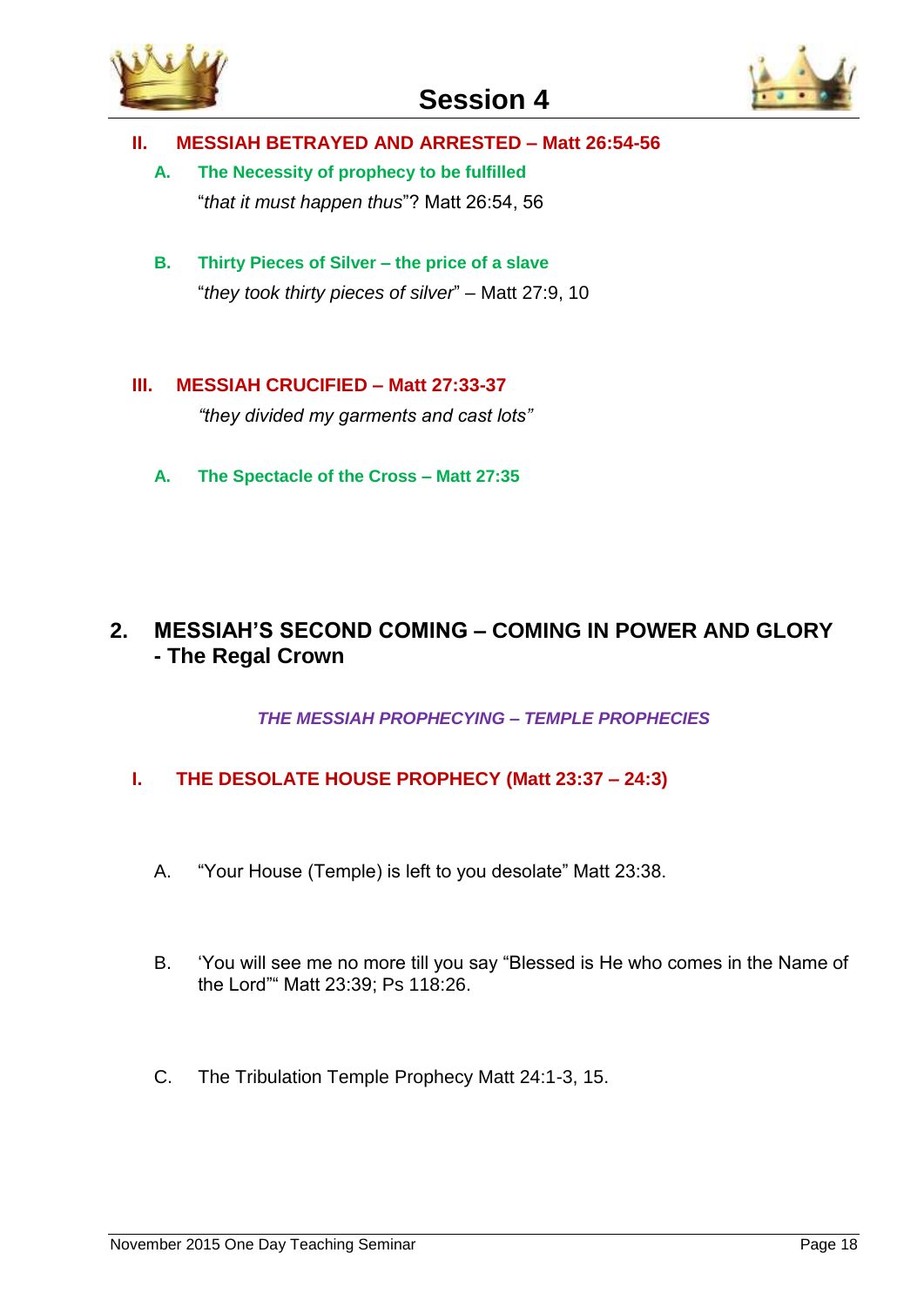



- **II. THE DEFILED SANCTUARY PROPHECY (Matt 24:15)**
	- **A. The Abomination of Desolation in the 'holy place' (Matt 24:15; 2 Thes 2:3, 4)**
	- **B. The Middle of Daniel's 70th Week (Dan 9:27; Rev 11:1, 2)**
- **III. THE SON OF MAN PROPHECY**
	- **A. Coming on the Clouds of Heaven (Matt 24:30; Dan 7:13, 14)**